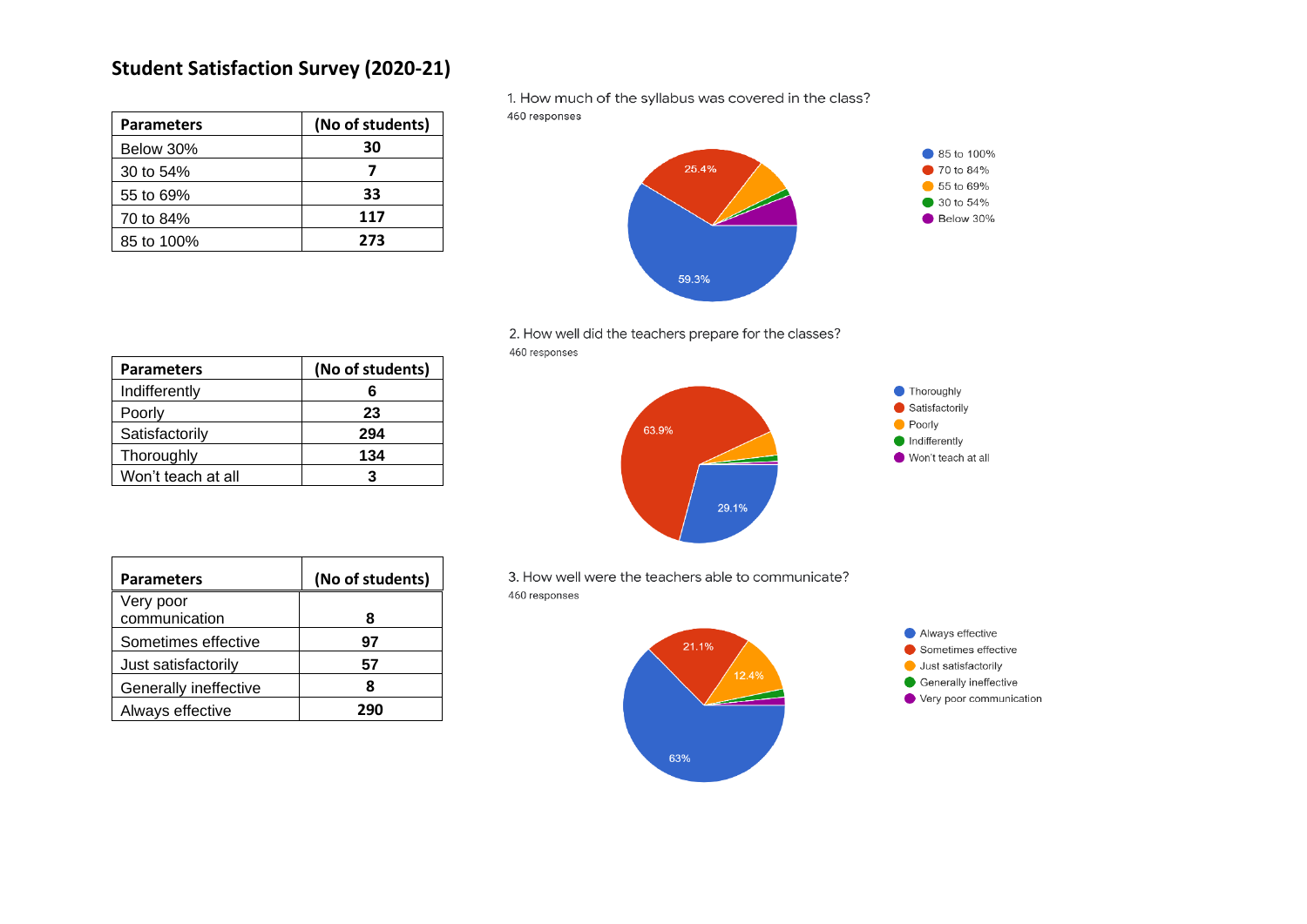| <b>Parameters</b> | (No of students) |
|-------------------|------------------|
| Good              | 112              |
| Fair              | 14               |
| Poor              |                  |
| <b>Very Good</b>  | 184              |
| <b>Exellent</b>   | 146              |

4. The teacher's approach to teaching can best be described as 460 responses





| <b>Parameters</b>     | (No of students) |
|-----------------------|------------------|
| Always fair           | 273              |
| Sometimes unfair      | 30               |
| Unfair                |                  |
| <b>Usually fair</b>   | 151              |
| <b>Usually unfair</b> |                  |



6. Was your performance in assignments discussed with you? 460 responses

| <b>Parameters</b>             | (No of students) |
|-------------------------------|------------------|
| <b>Never</b>                  | 15               |
| <b>Usually</b>                | 141              |
| Rarely                        | 24               |
| <b>Occasionally/Sometimes</b> | 68               |
| <b>Every time</b>             | 212              |

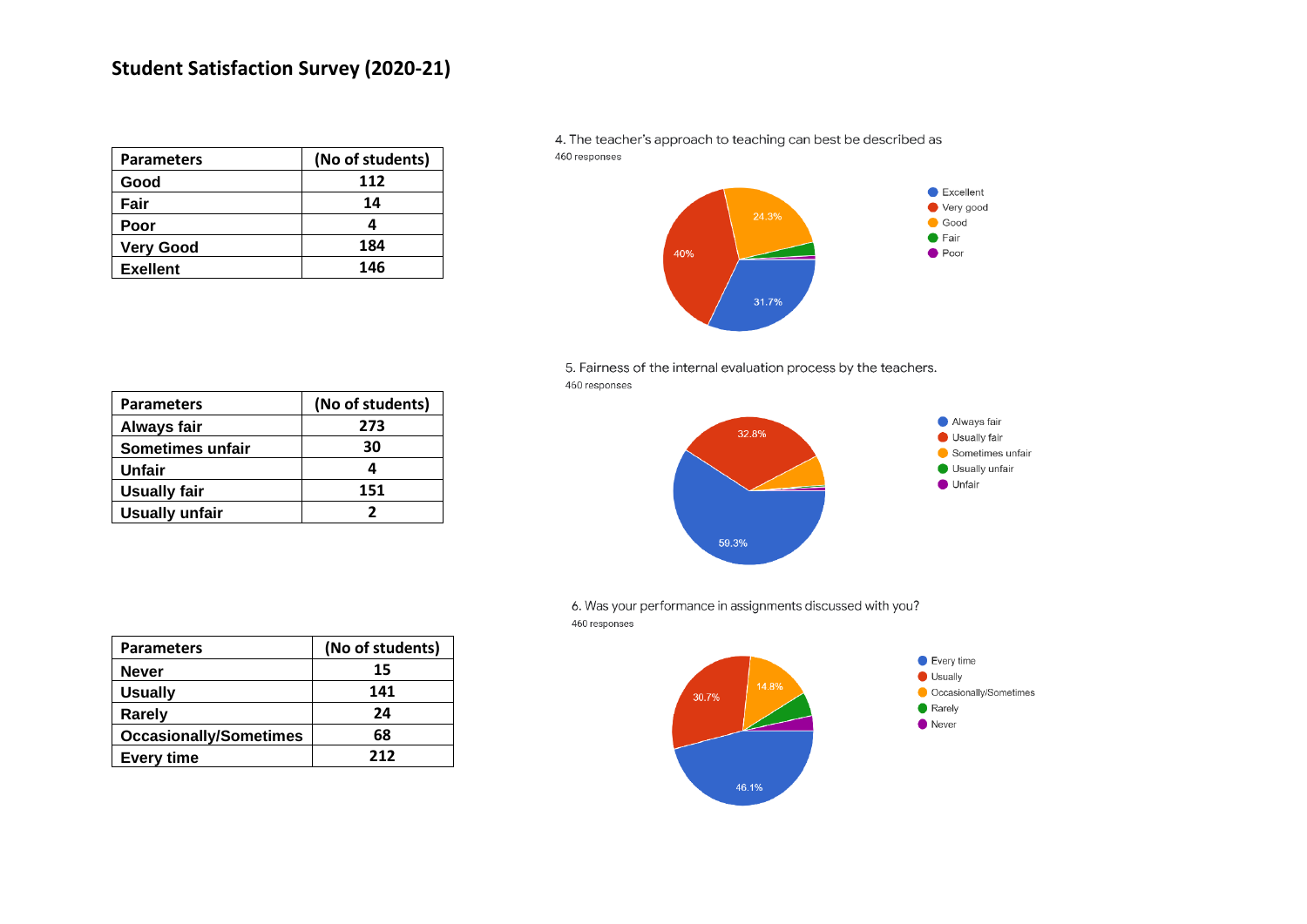| <b>Parameters</b> | (No of students) |
|-------------------|------------------|
| <b>Never</b>      | 22               |
| Often             | 125              |
| Rarely            | 36               |
| <b>Regularly</b>  | 162              |
| <b>Sometimes</b>  | 115              |

7. The institute takes active interest in promoting internship, student exchange, field visit opportunities for students. 460 responses



8. The teaching and mentoring process in your institution facilitates you in cognitive, social and emotional growth. 460 responses

| <b>Parameters</b> | (No of students) |
|-------------------|------------------|
| <b>Marginally</b> | 21               |
| <b>Moderately</b> | 77               |
| Not at all        | 13               |
| Significantly     | 120              |
| <b>Very well</b>  | 229              |

| 49.8% | 16.7% | Significantly<br>c<br>Very well<br>e.<br>Moderately<br>Marginally<br>Not at all |
|-------|-------|---------------------------------------------------------------------------------|
|       | 26.1% |                                                                                 |

9. The institution provides multiple opportunities to learn and grow. 460 responses



| <b>Parameters</b>        | (No of students) |
|--------------------------|------------------|
| Agree                    | 240              |
| <b>Disagree</b>          | 16               |
| <b>Neutral</b>           | 75               |
| <b>Strongly agree</b>    | 125              |
| <b>Strongly Disagree</b> |                  |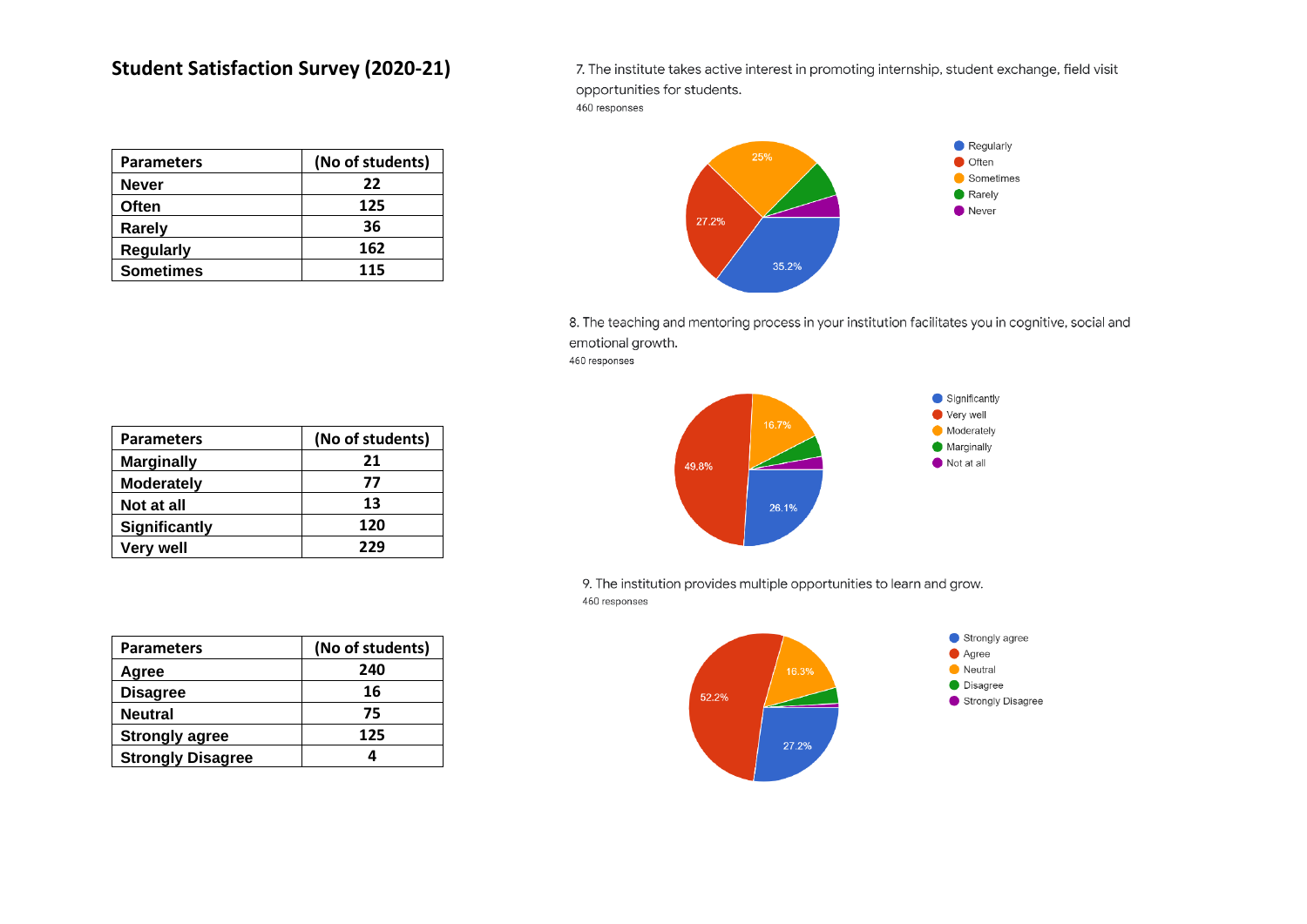| <b>Parameters</b>             | (No of students) |
|-------------------------------|------------------|
| <b>Usually</b>                | 162              |
| Rarely                        | 20               |
| <b>Occasionally/Sometimes</b> | 51               |
| <b>Never</b>                  | 6                |
| <b>Every time</b>             | 221              |

10. Teachers inform you about your expected competencies, course outcomes and programme

outcomes 460 responses



11. Your mentor does a necessary follow-up with an assigned task to you. 460 responses

| <b>Parameters</b>             | (No of students) |
|-------------------------------|------------------|
| <b>Usually</b>                | 174              |
| Rarely                        | 31               |
| <b>Occasionally/Sometimes</b> | 49               |
| I don't have a mentor         | 11               |
| <b>Every time</b>             | 195              |



12. The teachers illustrate the concepts through examples and applications. 460 responses

| <b>Parameters</b>             | (No of students) |
|-------------------------------|------------------|
| <b>Usually</b>                | 118              |
| Rarely                        | 20               |
| <b>Occasionally/Sometimes</b> | 44               |
| <b>Never</b>                  | 6                |
| <b>Every time</b>             | 272              |

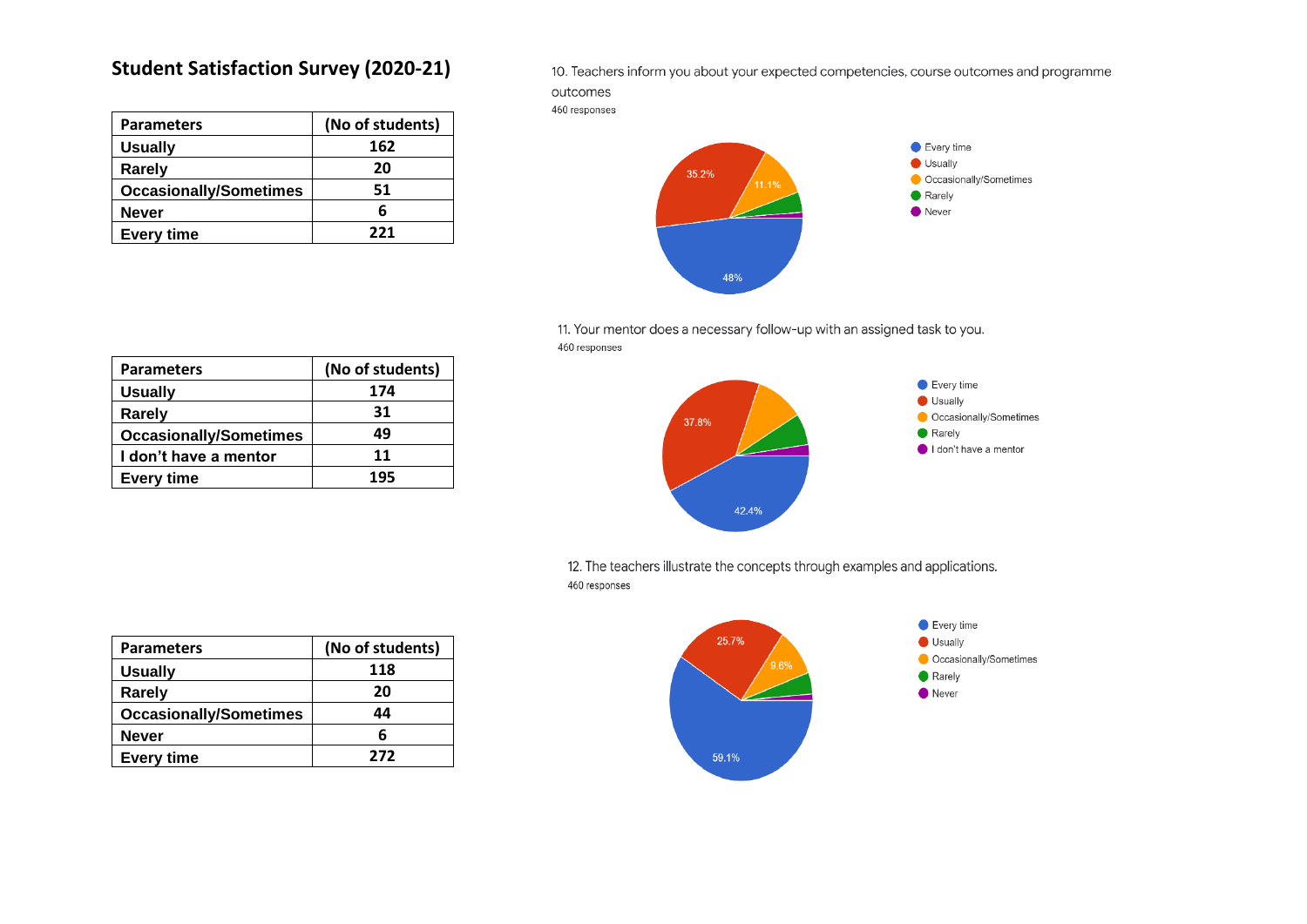13. The teachers identify your strengths and encourage you with providing right level of challenges. 460 responses

| <b>Parameters</b> | (No of students) |
|-------------------|------------------|
| <b>Fully</b>      | 219              |
| <b>Partially</b>  | 54               |
| Reasonably        | 142              |
| Slightly          | 29               |
| Unable to         | 16               |



14. Teachers are able to identify your weaknesses and help you to overcome them. 460 responses

| <b>Parameters</b>             | (No of students) |
|-------------------------------|------------------|
| <b>Every time</b>             | 192              |
| <b>Never</b>                  | 20               |
| <b>Occasionally/Sometimes</b> | 62               |
| Rarely                        | 45               |
| <b>Usually</b>                | 141              |

| <b>Parameters</b>        | (No of students) |
|--------------------------|------------------|
| Agree                    | 222              |
| <b>Disagree</b>          | 16               |
| <b>Neutral</b>           | 80               |
| <b>Strongly agree</b>    | 137              |
| <b>Strongly Disagree</b> |                  |



15. The institution makes effort to engage students in the monitoring, review and continuous quality improvement of the teaching learning process. 460 responses